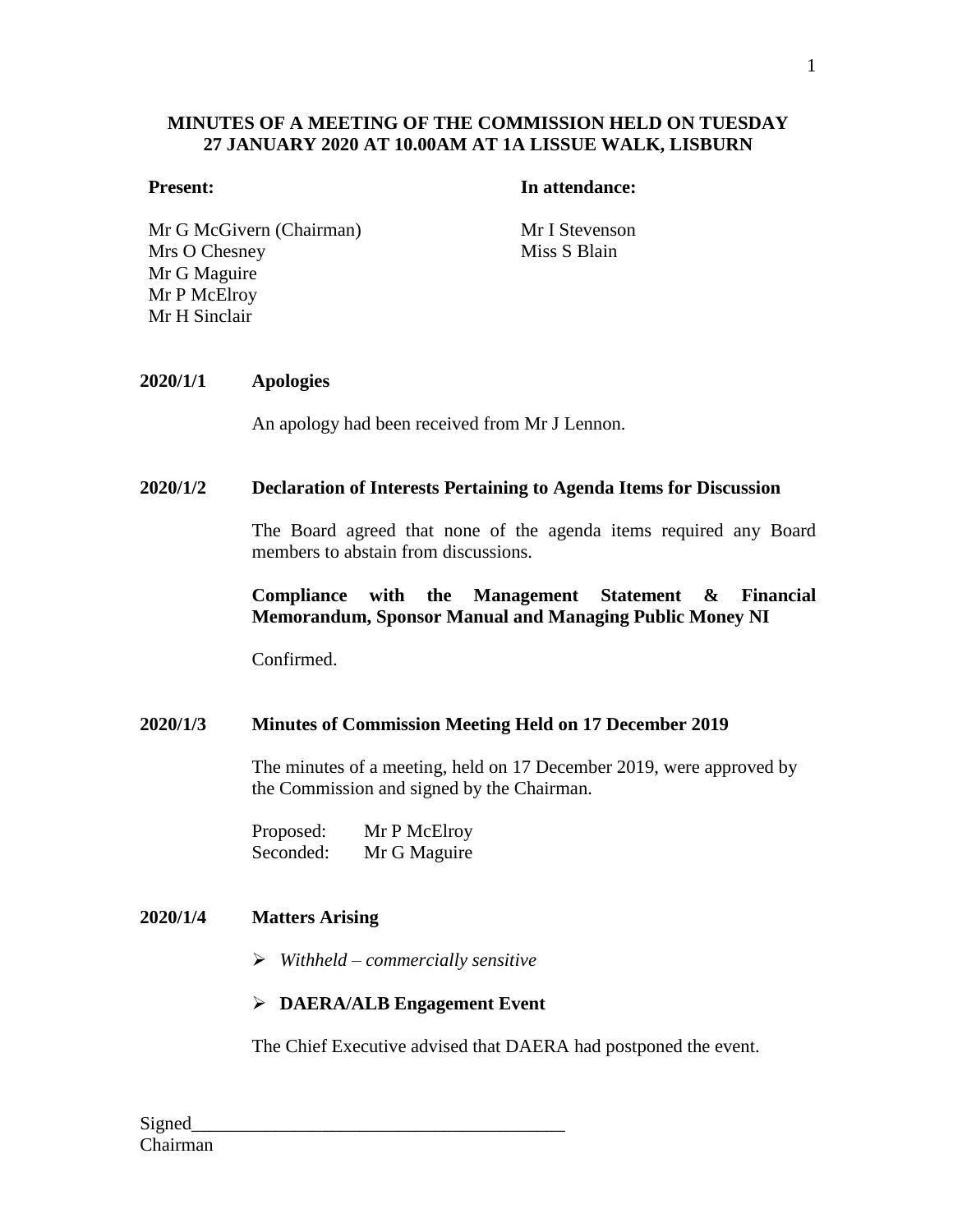## **Board Member – Extension of Term**

An extension of 6 months to Mr McElroy's second term as a Board member had been approved by the Minister. This will run until the end of July 2020.

# **2020/1/5 Chairman's Report**

The Chairman reported on meetings / events he had attended since the last Board Meeting.

## **Oxford Farming Conference**

The Chairman and the Chief Executive had attended this event. The science lecture had been given by Professor Alice Stanton from Devenish Nutrition. The conference had been a good opportunity to meet delegates from a wide range of sectors.

**Action Point:** The Chairman agreed to circulate a copy of Professor Stanton's presentation on 'Food Quality and Human Health – The Evidence'.

### **2020/1/6 Chief Executive's Report**

The Chief Executive referred Board members to the written report provided with the Board papers and highlighted a number of points:

### **Staff Recruitment & Retention**

The Board discussed the briefing paper circulated by the Chief Executive

**Action Point:** The Board agreed submit the 2019/2020 LMC pay remit in line with the Chief Executive's proposal.

**2020/1/7** *Withheld – commercially sensitive*

### **2020/1/6** (contd) **Chief Executive's Report**

### **LMC Suckler Beef and Sheep Study**

The Chief Executive updated the Board on current progress of the research project. The timing of the study could not be better with the new NI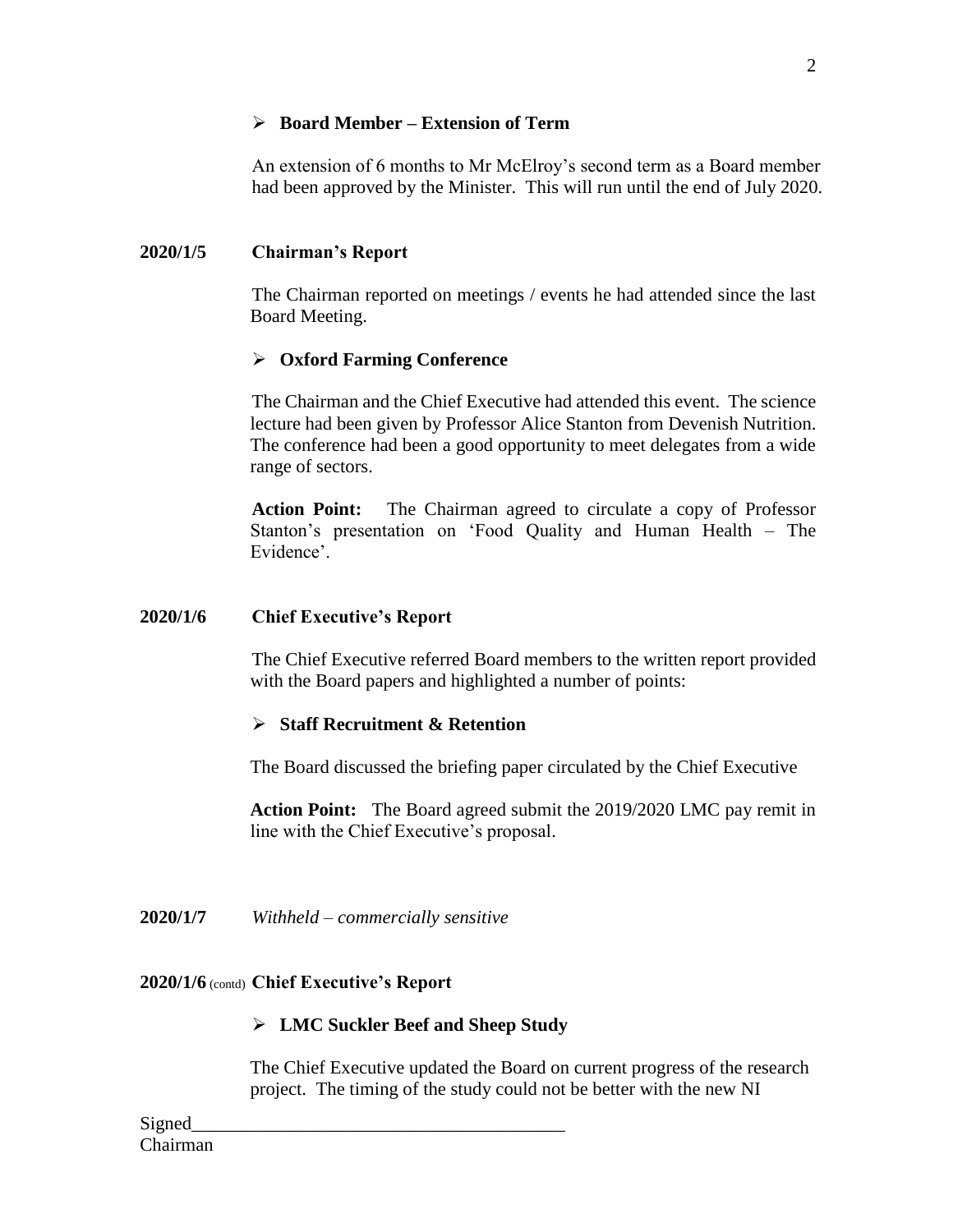Executive in place. The project is on course to be completed by end of February 2020.

# **Dairy Council Alternative Proposal for a NI Marketing Model**

Details of the alternative proposal had been circulated to the Board.

LMC's two major constituency representative organisations UFU and NIMEA, whilst not adopting the proposal, have agreed that there is merit in exploring it further as a potential option to table to government.

**Action Point:** The Board agreed that LMC will be led by the views of its stakeholders in any further development of the proposal.

# **Guild of Agricultural Journalists (GAJ) Visit to LMC**

The Chief Executive advised that LMC is delighted to host a large delegation of over 20 members of the GAJ for their next meeting on 28 Jan 2020. Members will be given an opportunity to learn about what the LMC team is doing to promote NI produce in the domestic markets and overseas.

# **Financial Update**

 $\triangleright$  The Chief Executive reported that LMC is largely on track to balance the budget at year end. *Withheld – commercially sensitive.*

# **2020/1/8 3 Year LMC Strategy Development 2021-2024**

The Chief Executive advised that a draft business plan for 2020-21 would be presented at the next Board meeting for consideration by Board members. The senior management team felt it would be useful to have further discussions with the Board regarding the development of the next 3 year strategic plan.

**Action Point:** The Board agreed to meet with the senior management team to discuss and develop the future strategic direction of LMC. The Chief Executive will arrange a suitable date and venue.

# **2020/1/9 Risk Management**

The ARAC Chairman reported that a business case for the development and launch of new advertising creative had been considered by the ARA Committee members and was approved subject to a few minor tweaks.